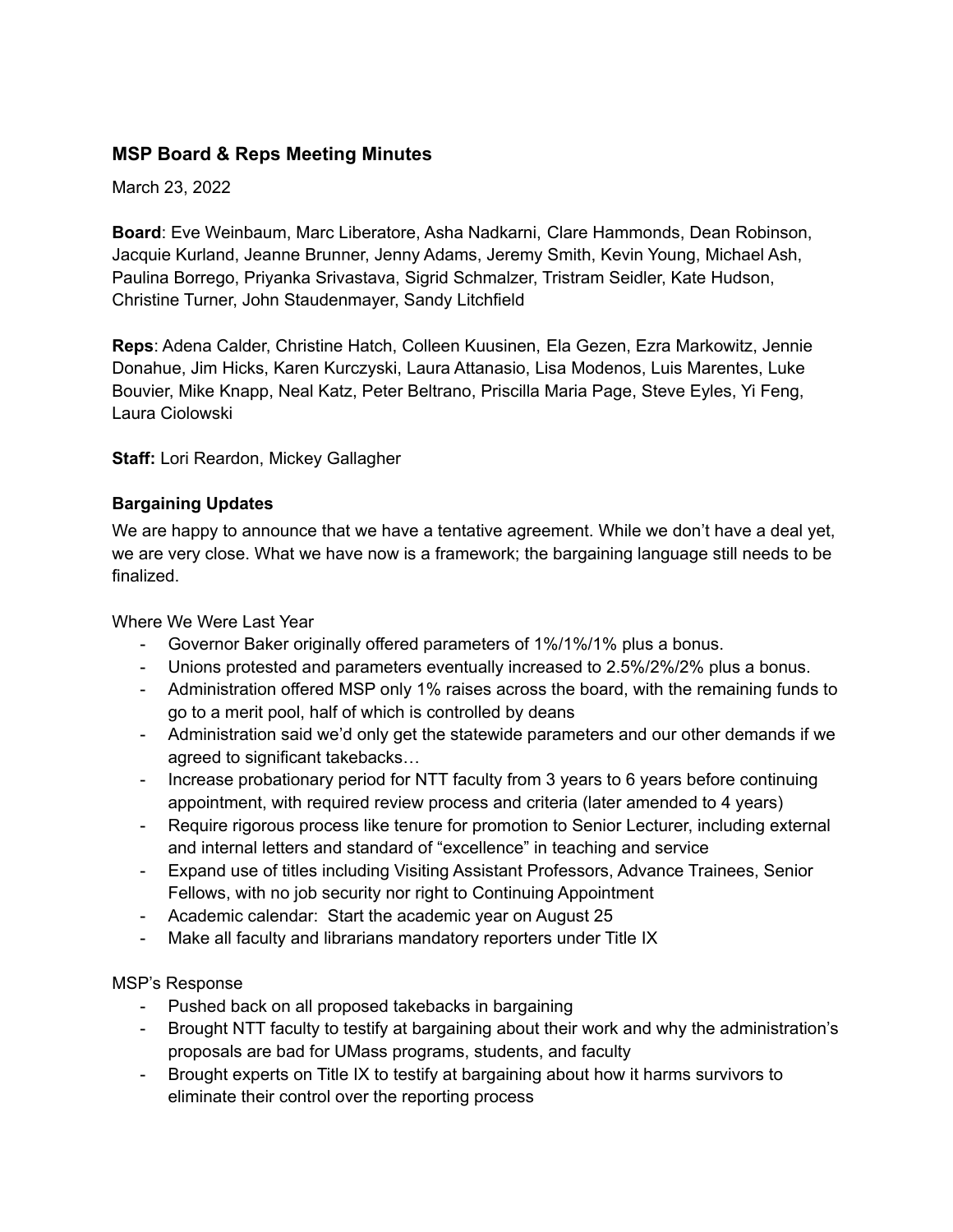- Circulated letter from feminist scholars about Title IX policies; signed by almost 100 faculty members
- Regular member updates (all forwarded to administration) including your updates to departments; regular information shared at department meetings; regular MSP reports at Faculty Senate meetings, etc.
- Prepared grievances around workload/staffing and other issues
- On-campus multi-union action around health and safety and demanding fair contracts, with media attention
- Planned letter-writing to key administrators responsible for bad proposals; informed administration of plans
- Scheduled emergency membership meeting to mobilize members postponed to allow negotiations
- Many angry emails to administrators about mask policy and process
- Planned escalation including protests at UMass events for incoming students
- Administration said they wanted to "avoid unrest"

Staff Unions (PSU, USA, AFSCME)

- All have settled contracts, ratified, sent to the legislature for funding
- All got the statewide parameters (2.5/2/2 raises plus bonus)
- All dropped the joint coalition proposals (salary, climate change, full staffing, etc.)
- None were forced to take major concessions
- None got significant improvements in wages, working conditions, or benefits
- Other state universities and community college units also settled for same parameters and not much else

## Money

- July 1, 2020: 2.5% raise
- July 1, 2021: 2% raise
- July 1, 2021: one-time "Covid recognition payment" of 1.5% or \$1,000, whichever is higher (for employees on payroll at contract ratification time)
- July 1, 2022: 2% raise
- FULL retroactive pay  $=$  lump sum of 6% due upon signing, plus 2% more in July
- Possibility of "hazard pay" bonus of \$1,000 for on-campus employees during 2020-21 depends on state funds

Progress on Gender & Racial Equality

- Require departments to develop equitable workload plans
- Holistic teaching evaluations design process to be implemented in fall 2023
- Multi-union committee to recommend childcare improvements
- Increase MSP childcare and elder care assistance fund to \$150,000/year accessible for all bargaining unit members
- Implement new pay equity process
- Equity for Clinical Nursing faculty clinical credits count as regular course credits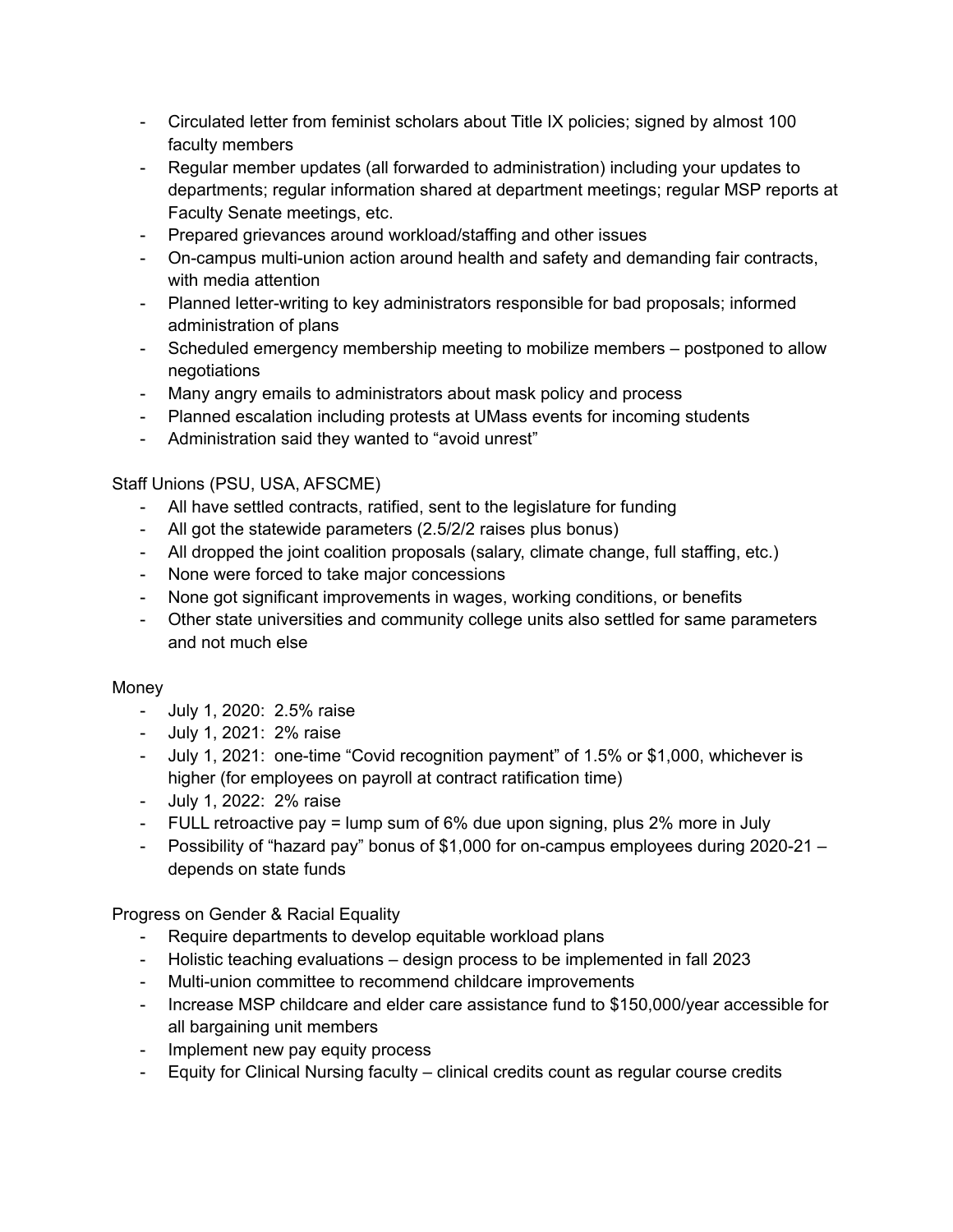More Progress

- Eliminate waiting period for parental leave for all eligible MSP bargaining unit members (previously NTT faculty had a three-year waiting period)
- Mid-career fellowships: create one-semester teaching release program to facilitate the promotion of women and underrepresented groups from Associate to Full Professor
- Equalize fellowship access; guarantee topping off for prestigious awards
- Librarian equity in eligibility for internal awards and seminar opportunities
- Reduce race and gender inequities upon hire by recommending candidates meet with MSP for advice on negotiations and union contract
- MSP conduct confidential exit interviews with all faculty/librarians who leave UMass
- Increase salary floors for librarians at all ranks.
- Increase salary floors for starting lecturers, and full professors
- Climate justice: Multi-union-administration parking/transportation committee to consider bicycle and pedestrian accommodations, year-round transit service to facilitate non-automobile commuting, EV charging stations, Occasional Parking Permits and carpool programs, and PVTA service, including free bus service during summer
- Buildings and facilities: Strengthen health and safety language in contract; specify remedies for "sick buildings" and unsafe space (TBD)

Compromises on Administration Priorities

- Academic calendar: If the Faculty Senate approves a schedule that begins before September 1, MSP will engage in expedited bargaining
- Title IX: No change to reporting rules. Faculty will include language in syllabus indicating if we are mandatory reporters, and provide information about confidential resources for students
- Continuing appointment: Remains after 3 years. Agree to clear process and standards (TBD)
- NTT titles: Agree to working titles that retain all rights of lecturers; clarity on clinical faculty outside the College of Nursing
- AFR/ALR: Agree to postpone new system; involve MSP in process. Option of providing updated CV and narrative statement. Opt in to data mining.

For Next Year

- Economic improvements: raises to meet cost of living; merit pay; longevity pay; increase salary floors and promotional bumps
- Dental, vision, hearing benefits
- Online education issues, including UWW instructors in the MSP; defining multi-modal teaching; fair compensation; respond to "Flexible Learning"
- Teaching tenure track; NTT service by years not FTE; increase professional improvement fellowships
- Continue work on climate justice, childcare access, gender/race equity
- Full staffing and increasing permanent faculty and librarian positions
- What else...??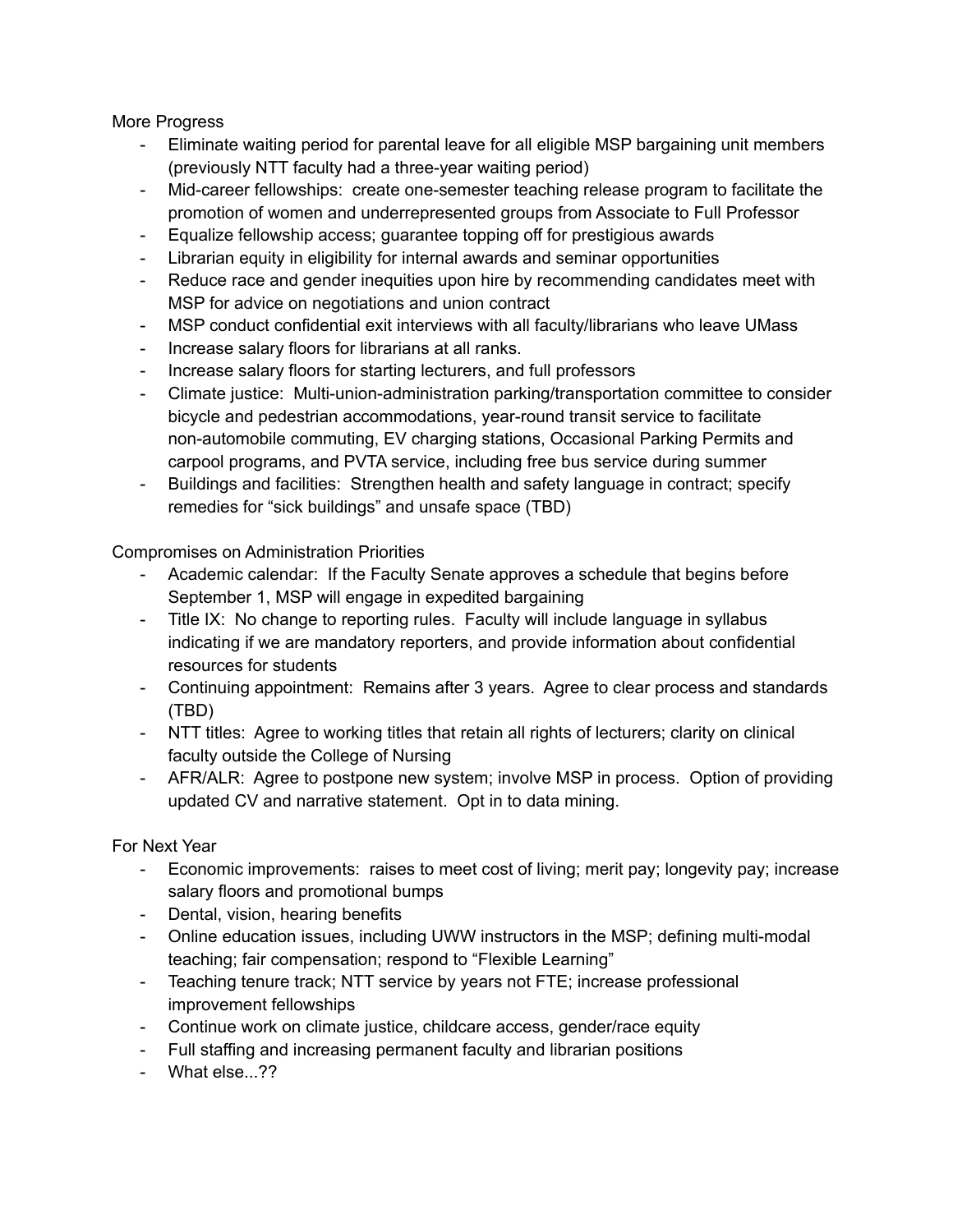THANK YOU to the amazing bargaining committee and staff

- ASHA NADKARNI
- JACQUIE KURLAND
- K. ZDEPSKI
- MARC LIBERATORE
- EVE WEINBAUM
- LORI REARDON
- MICKEY GALLAGHER

## Questions & Comments

- Steps/merit make sure we keep this on the list for next round (we used to get an extra 0.5% in lieu of steps)
- Make sure exit interviews include librarians
- No increase in computer replacement fund administration believes colleges should not be depending on Chancellor/MSP funds for replacements
- Pay equity \$800,000 on the table. Marc has been going through the numbers department by department.

### Next Steps

- Will present framework at Friday's membership meeting
- Will hold an information session about the agreement on Tuesday, 3/28
- Schedule ratification vote (within a couple of weeks.)

#### **Calendar Committee**

- commencement on Memorial Day weekend 2023

#### **Masks**

- Communications around the lifting of the mask mandate was a mess.
- In violation of our agreement, considering filing unfair labor practice charge
- Accommodations have been mis-handled, with people given the wrong information (e.g., told that accommodations were not available for people whose household members are immunocompromised, or only "blood relatives" count.)

## **UMass Climate Change Interviews - Opportunity to Participate**

- Faculty and Librarians are invited to share their perspectives on UMass climate change efforts!
- You are invited to take part in an interview or focus group as part of a project led by Prof. Krista Harper and students in her qualitative research methods class.
- The study explores how librarians and faculty experience campus infrastructure at UMass and to understand their views on plans to retrofit existing infrastructure to eliminate carbon emissions by 2032.
- Your participation will inform MSP and UMass Campus Planning as they plan ahead for campus infrastructure projects.